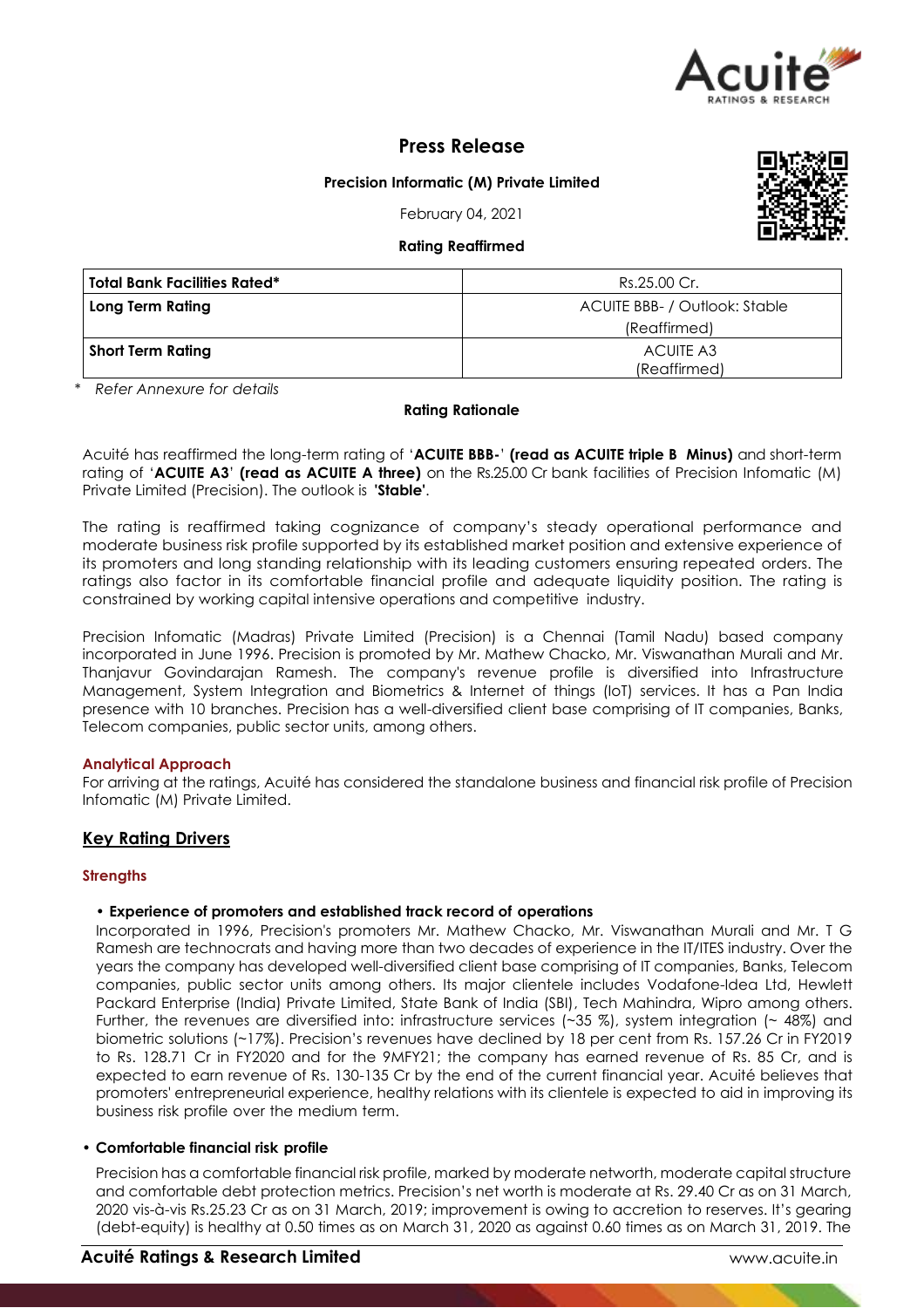

total outside liabilities to total net worth (TOL/TNW) stood moderate at 1.52 times as on March 31, 2020 as against 3.00 times as on March 31, 2019. Its debt protection metrics of net cash accruals to total debt (NCA/TD) and interest coverage ratio (ICR) are comfortable at 0.34 times and 4.02 times in FY2020 vis-à-vis 0.29 times and 3.09 times in FY2019, respectively. Acuité believes that in the absence of significant debtfunded capex plans, the financial risk profile continues to be at similar levels over the medium term.

#### **Weaknesses**

#### **Intensive working capital operations**

Precision's working capital cycle is high marked by high GCA days in the range of 183-211 days over the last 3 years ending March 31, 2020. The GCA days are marked by high debtor days and low inventory days. The company had debtor and inventory levels of 140 and 21 days as on March 31, 2020 vis-à-vis 166 days and 28 days as on as on March 31, 2020, respectively. These are partially offset by high creditor days. The payable terms stood at 109 days as on March 31, 2020 against 174 days against previous year end. Its bank lines are utilised at 62 percent over the past 6 months ending December, 2020. Acuité expects to remain working capital intensive at similar levels over the medium term on account of high receivable days.

### **Vulnerability of profitability to competitive pressures**

The intense competition in the IT industry, especially the global landscape with larger peers and uncertainty on account of the evolving visa and immigration legislations in key developed markets are challenges that the industry faces. With rapid evolution of the Indian IT-enabled services sector, competition is intensifying as more companies vie for a share of the outsourcing pie. Precision has to compete with multiple players in most of the verticals within the IT services business. Further, the IT industry is susceptible to risks related to technological changes, competition from substitutes and shifts in customer's preferences. This necessitates continued investments in technology upgradation. Diversification efforts will support mitigation of the technological obsolescence risk. However, the entrepreneurial experience is supporting its operating margins stood range bound between 6.5 percent-7.5 percent over past three years ending fiscal 2020.

#### **Liquidity Position: Adequate**

Precision has adequate liquidity marked by adequate net cash accruals to its maturing debt obligations. It reported cash accruals of Rs.5.03 Cr in FY2020. Its accruals are expected in the range of Rs.4-6 Cr in FY2021- 22 against its repayment obligations of Rs.0.35-0.75 Cr during the same period. The company has intensive working capital operations as marked by moderate Gross Current Asset (GCA) days of 183 in FY2020. Its working capital is supported by its creditors resulted reliance on working capital borrowings is low; the cash credit limit in the company remains utilized at ~62 per cent during the last 6 months period ended December 2020. The current ratio stood at 1.46 times as on 31 March, 2020. Acuité believes that the liquidity of the company is likely to remain adequate over the medium term on account of moderate cash accruals as against its repayment obligations.

#### **Rating sensitivity**

- Scaling up of operations, while achieving sustained improvement in operating margins.
- Any deterioration in working capital leading to higher reliance on external borrowings

#### **Outlook: Stable**

Acuité believes that Precision will maintain a 'Stable' outlook over the medium term on the back of its established track record of operations, experienced management and reputed clientele. The outlook may be revised to 'Positive' in case the company registers higher-than-expected growth in its revenues and profitability, while maintaining its liquidity position. Conversely, the outlook may be revised to 'Negative' in case the company registers lower-than-expected growth in revenues and profitability or in case of deterioration in the company's financial risk profile or significant elongation in the working capital cycle.

|                               | Unit    | FY20 (Actual) | FY19 (Actual) |
|-------------------------------|---------|---------------|---------------|
| Operating Income              | Rs. Cr. | 128.71        | 157.26        |
| <b>PAT</b>                    | Rs. Cr. | 4.11          | 3.30          |
| PAT Margin                    | $(\%)$  | 3.20          | 2.10          |
| Total Debt/Tangible Net Worth | Times   | 0.50          | 0.60          |
| PBDIT/Interest                | Times   | 4.02          | 3.99          |

#### **About the Rated Entity - Key Financials**

**Status of non-cooperation with previous CRA (if applicable)** None

### **Acuité Ratings & Research Limited** www.acuite.in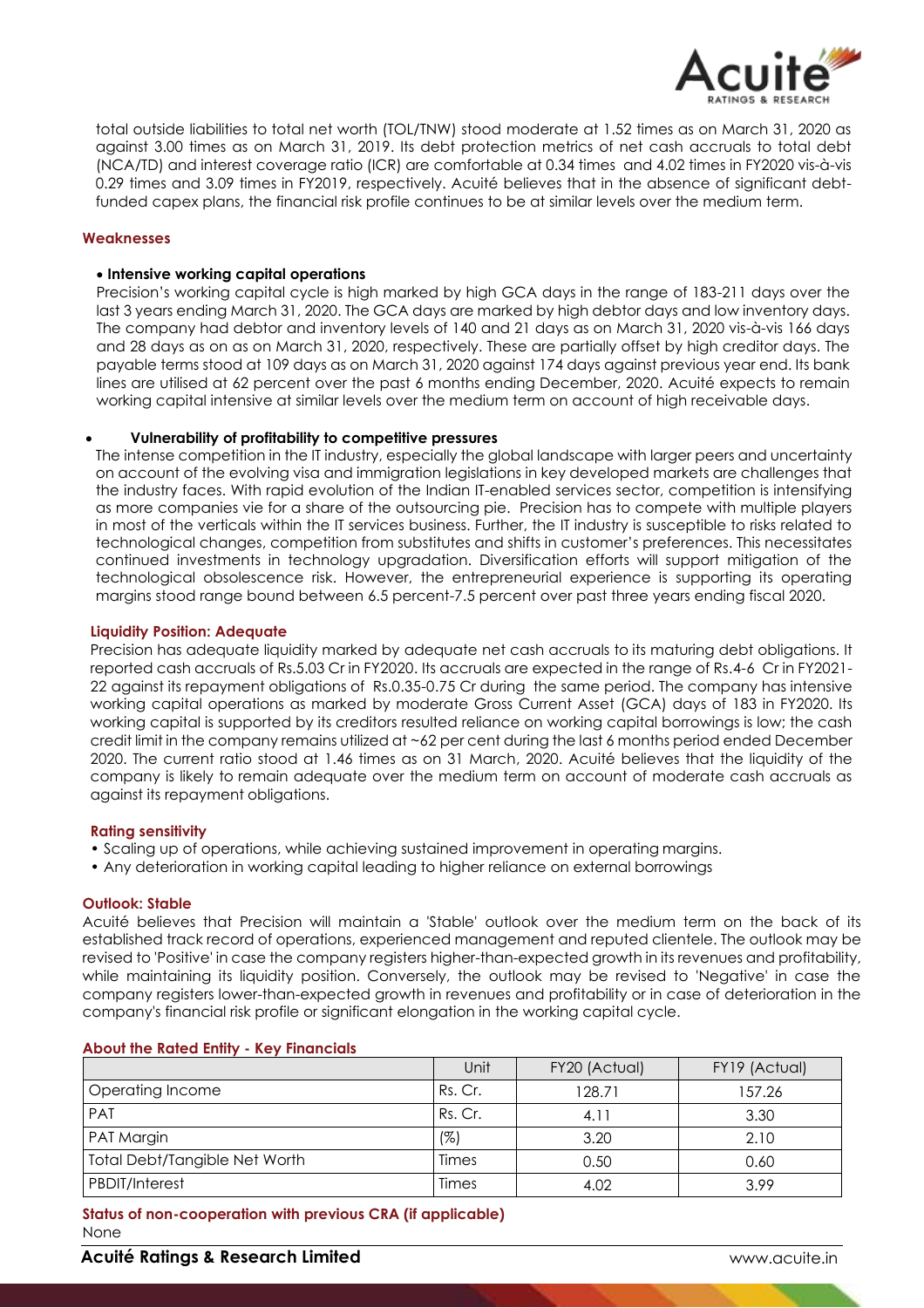

#### **Any Material covenants**  None

**Any other information** None

# **Applicable Criteria**

- Default Recognition https://www.acuite.in/view-rating-criteria-52.htm
- Entities In Services Sector -https://www.acuite.in/view-rating-criteria-50.htm
- Financial Ratios And Adjustments https://www.acuite.in/view-rating-criteria-53.htm

# **Note on complexity levels of the rated instrument**

https://www.acuite.in/view-rating-criteria-55.htm

### **Rating History (Up to last three years)**

| <b>Date</b>   | <b>Name of Instrument</b><br>/ Facilities | Term       | Amount (Rs. Cr) | <b>Ratings/Outlook</b>                    |
|---------------|-------------------------------------------|------------|-----------------|-------------------------------------------|
| 19-Nov-2019   | Cash Credit                               | Long Term  | 15.00           | <b>ACUITE BBB-/Stable</b><br>(Reaffirmed) |
|               | Proposed Bank<br>Facility                 | Long Term  | 4.00            | <b>ACUITE BBB-/Stable</b><br>(Assigned)   |
|               | <b>Bank guarantee</b>                     | Short Term | 2.00            | <b>ACUITE A3</b><br>(Reaffirmed)          |
|               | Proposed Bank<br>Facility                 | Short Term | 4.00            | <b>ACUITE A3</b><br>(Reaffirmed)          |
| $01-Nov-2018$ | Cash Credit                               | Long Term  | 12.00           | <b>ACUITE BBB-/Stable</b><br>(Assigned)   |
|               | <b>Bank guarantee</b>                     | Short Term | 2.00            | <b>ACUITE A3</b><br>(Assigned)            |
|               | Proposed Bank<br>Guarantee                | Short Term | 7.00            | <b>ACUITE A3</b><br>(Assigned)            |
|               | Proposed Letter of<br>Credit              | Short Term | 4.00            | <b>ACUITE A3</b><br>(Assigned)            |

# **\*Annexure – Details of instruments rated**

| Name of the<br><b>Facilities</b>       | Date of<br><i><u><b>Issuance</b></u></i> | Coupon<br>Rate    | <b>Maturity Date</b> | Size of the Issuel<br>(Rs. Cr.) | <b>Ratings/Outlook</b>                    |
|----------------------------------------|------------------------------------------|-------------------|----------------------|---------------------------------|-------------------------------------------|
| Cash Credit                            | <b>Not</b><br>Applicable                 | Not<br>Applicable | Not<br>Applicable    | 15.00                           | <b>ACUITE BBB-/Stable</b><br>(Reaffirmed) |
| Standby<br>Line of Credit              | <b>Not</b><br>Applicable                 | Not<br>Applicable | Not<br>Applicable    | 2.00                            | <b>ACUITE BBB-/Stable</b><br>(Reaffirmed) |
| Bank*<br>Guarantee/Letter<br>of Credit | <b>Not</b><br>Applicable                 | Not<br>Applicable | Not<br>Applicable    | 2.00                            | <b>ACUITE A3</b><br>(Reaffirmed)          |
| Proposed Letter of<br>Credit           | <b>Not</b><br>Applicable                 | Not<br>Applicable | Not<br>Applicable    | 6.00                            | <b>ACUITE A3</b><br>(Reaffirmed)          |